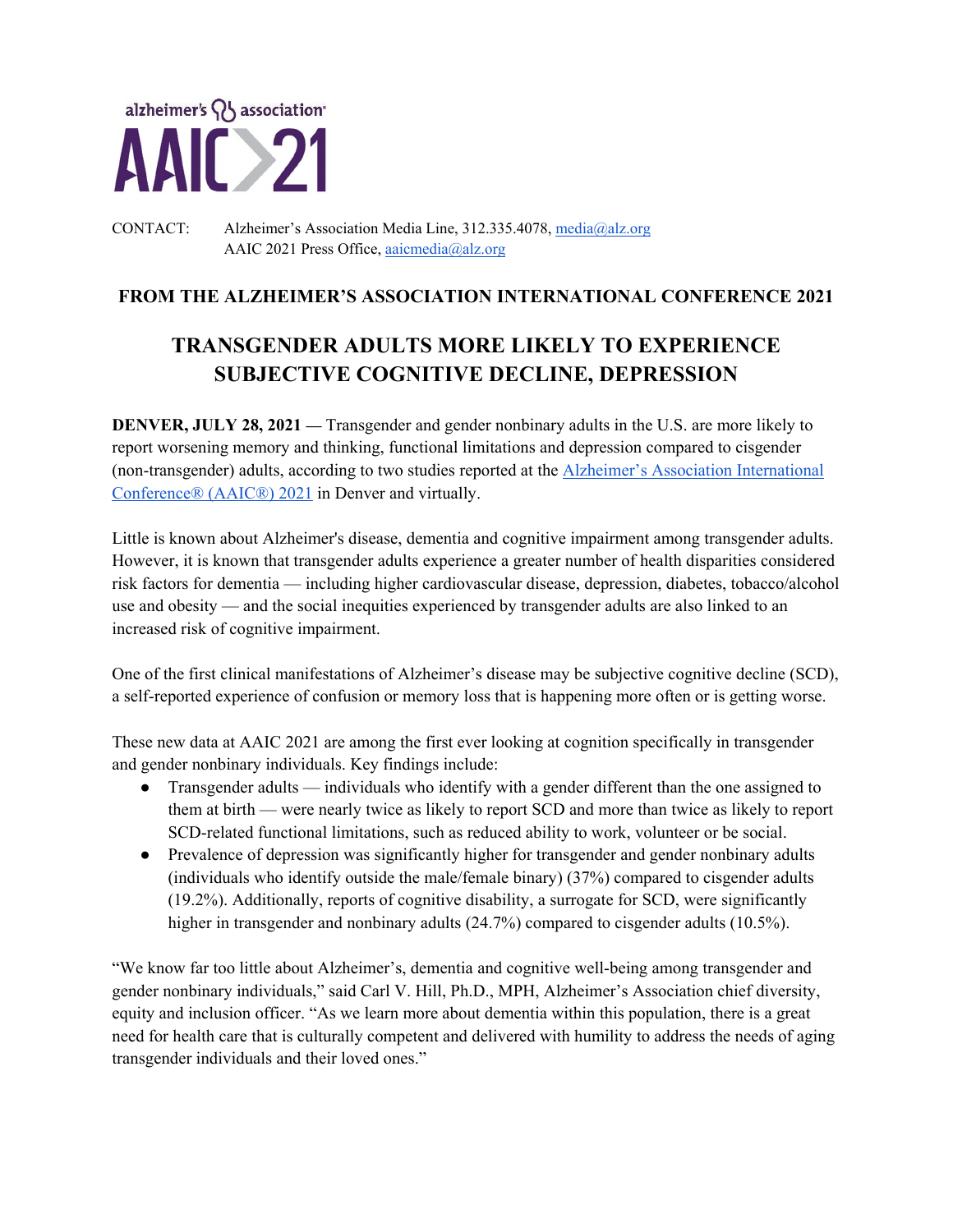The first dementia prevalence data for U.S. lesbian, gay and bisexual individuals were reported at AAIC 2018, followed by the first data report suggesting higher rates of SCD among lesbian, gay, bisexual and/ or transgender Americans at AAIC 2019. Also that year, the Alzheimer's Association partnered with SAGE (Advocacy & Services for LGBT Elders) to develop an issues brief and infographic that offers recommendations for working with LGBT people living with Alzheimer's or other dementias, as well as supporting LGBT-identified caregivers for people living with dementia. Among those recommendations is using gender-affirming language. The Association also maintains a list of resources for the LGBT community and caregivers on its website.

#### **Transgender Adults Report More Subjective Cognitive Decline Than Cisgender Adults**

Using data from the 2015-2019 Behavioral Risk Factor Surveillance System (BRFSS), a large annual health behavior survey led by the Centers for Disease Control and Prevention (CDC), Ethan Cicero, Ph.D., RN, Assistant Professor at Emory University's Nell Hodgson Woodruff School of Nursing, and colleagues examined data on SCD and associated functional limitations — including giving up day-today activities or interferences with ability to work, volunteer or engage in social activities — among transgender and cisgender adults.

Approximately 17% of transgender adults (1 in 6) reported SCD, which is significantly higher than the 10.6% rate for cisgender adults (roughly 1 in 10). Among those reporting SCD, transgender adults were 2.3 times more likely to report associated social and self-care limitations when compared to cisgender adults. Among those reporting SCD, transgender adults were about three years younger and more likely to be a racial/ethnic minority, to be uninsured, and to have depression.

Barriers to health care were a concern among transgender adults — 1 in 3 transgender adults who experienced worsening memory problems and 1 in 2 transgender adults with related social and self-care limitations were unable to see a doctor because of cost.

"We are not certain what may be causing the elevated subjective cognitive decline rates among transgender adults. We postulate that it may be in part due to anti-transgender stigma and prejudice that expose transgender people to high rates of mistreatment and discrimination where they live, work, learn, seek health care and age," Cicero said. "More research is needed to identify and target preventive intervention strategies, develop culturally relevant screenings, and shape policies to improve the health and well-being of the transgender population."

### **Depression, Cognitive Disability Higher Among Transgender and Gender Nonbinary Adults**

Using data from the 2019 BRFSS, Nickolas H. Lambrou, Ph.D., assistant scientist, Gleason Lab at the Division of Geriatrics and Gerontology at the University of Wisconsin School of Medicine & Public Health, and colleagues examined associations between health conditions, cognitive disability and gender identity. Of respondents providing a gender identity (n=231,414), 955 identified as transgender or gender nonbinary (TNB).